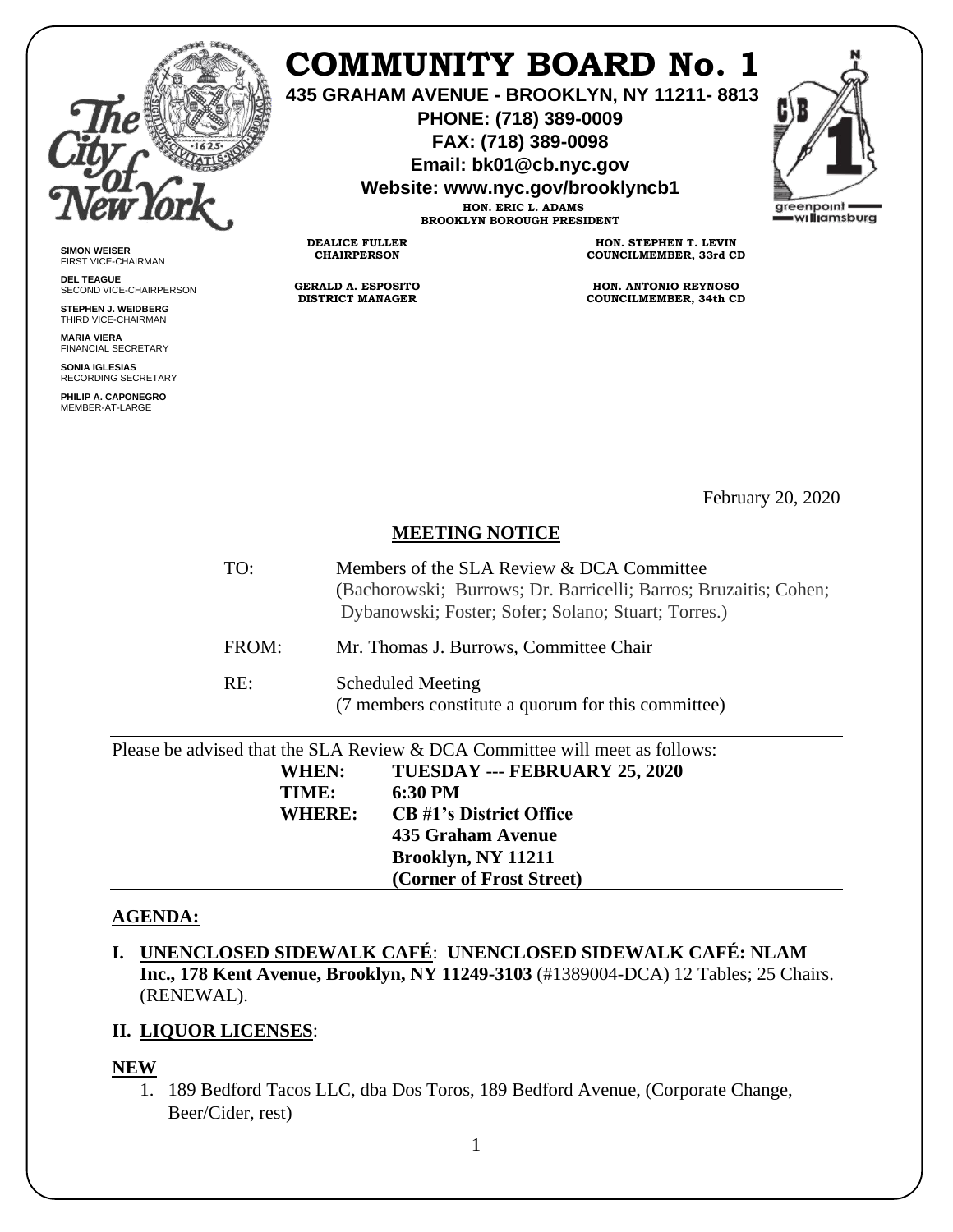- 2. Biba Williamsburg LLC, dba Biba Williamsburg, 110 Kent Avenue, (New, Bar, Tavern, liquor, wine/beer, cider)
- 3. Ebbs LLC, dba Ebbs Brewing Company, 177 North  $7<sup>th</sup>$  Street, (New, liquor, wine/beer, cider, bar/tavern, Live Music)
- 4. Entity to be Formed by Brent Young, dba TBD, 434 Humboldt Street, (New/Transfer, liquor, wine/beer, cider, tavern)
- 5. Family Project LLC, dba Grand Days, 307 Grand Street, (New, wine/beer, cider, coffee shop, play space)
- 6. John J. Healy, dba Prohibition Creamery, 44 Berry Street, (New, liquor, wine/beer, cider, bar/tavern)
- 7. MDMPZZA LLC, dba Ace Pizza Shop, 637 Driggs Avenue, (New, liquor, wine/beer, cider, rest)
- 8. S. Fristensky on Behalf of Entity to be Determined, dba TBD, 560 Manhattan Avenue, (New liquor, wine/beer, cider, bar, tavern)
- 9. Tomo Japanese Restaurant Inc., 1077 Flushing Avenue, (Class Change, wine/beer, cider, rest)
- 10. Vabeh First LLC, dba Vabeh First LLC, 103 Havemeyer Street, Store 2, (Corporate Change, liquor, wine/beer, cider, bar/tavern)

## **RENEWAL**

- 1. 9 Monkeys Inc, dba Hi Noddle Thai, 333 Graham Avenue, (Renewal, liquor, wine/beer, cider, rest)
- 2. 3 Piglets Inc., 577 Union Avenue, (Renewal, liquor, wine/beer, cider, rest)
- 3. 44 Berry Wine Corp, dba The Counting Room, 44 Berry Street, (Renewal, liquor, wine/beer, cider, bar, tavern)
- 4. 63 Montrose LLC, dba The Rosemont, 63 Montrose Avenue, (Renewal, liquor, wine/beer, cider, bar/tavern)
- 5. 301 Tavern Corp, dba TBD, 301 Ainslie Street, (Renewal, liquor, wine/beer, cider, bar/tavern)
- 6. 451 Graham Avenue Corp, dba The Richardson, 451 Graham Avenue, (Renewal, liquor, wine/beer, cider, bar/tavern)
- 7. Asbury Greenpoint LLC, dba The Springs, 224 Franklin Street, (Renewal, liquor, wine/beer, cider, bar/tavern)
- 8. DAR 168 Inc., dba DAR 525, 168 Driggs Avenue, (Renewal, wine/beer, cider, rest)
- 9. Dutch Concorde Inc., dba St. Mazie, 345 Grand Street, (Renewal, liquor, wine/beer, cider, rest)
- 10. Graham Central Cafe LTD, 442 Graham Avenue, (Renewal, liquor, wine/beer, cider, rest)
- 11. Guchi's Idea LLC, dba Okonomi, 150 Ainslie Street, (Renewal, wine/beer, cider, rest)
- 12. Kinfolk General Inc., dba Kinfolk, 94 Wythe Avenue, (Renewal, liquor, wine/beer, cider, Performance Space/Art Gallery)
- 13. My Music & Time Corp., dba Koda, 985 Flushing Avenue, (Renewal, liquor, wine/beer, cider, rest)